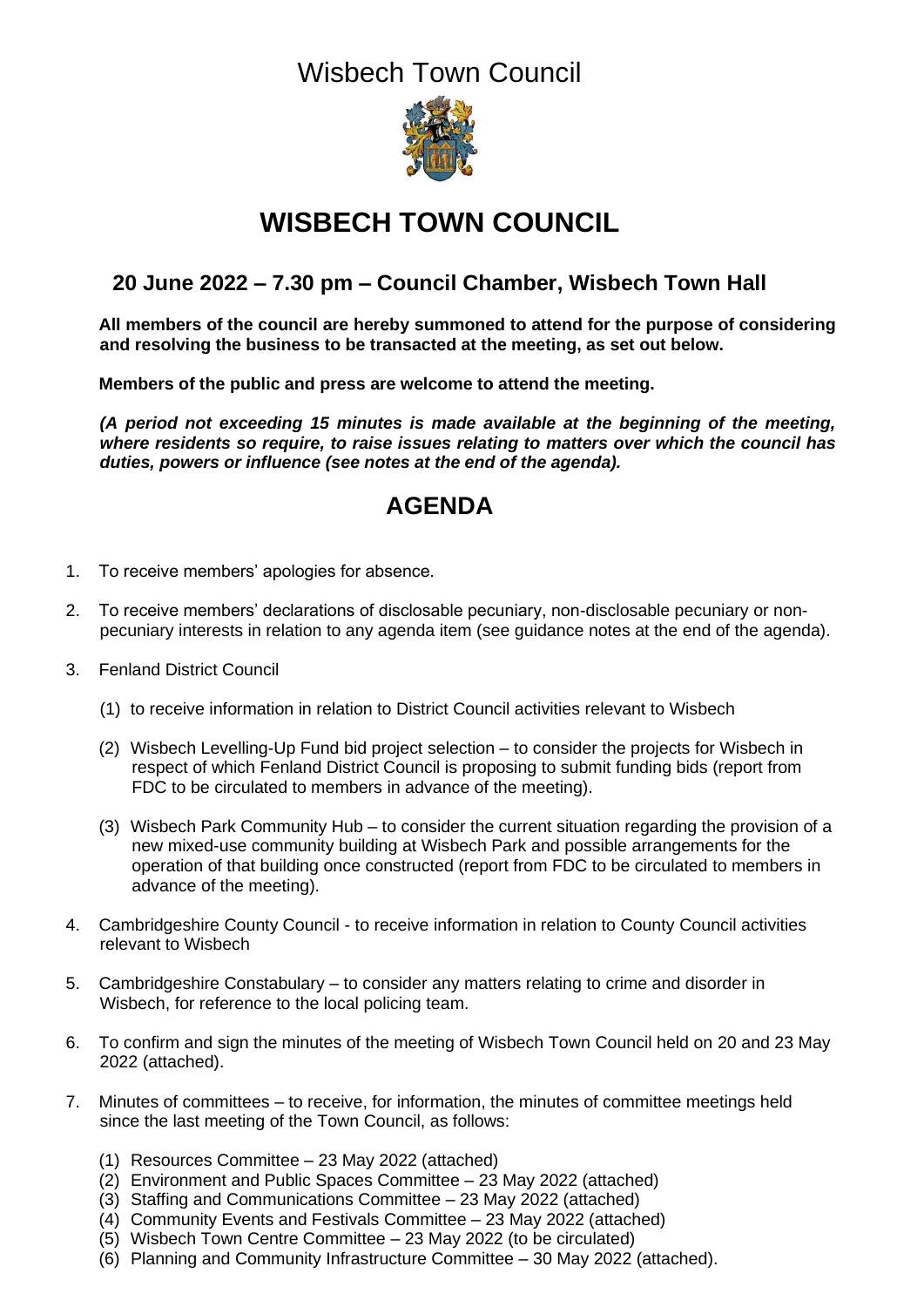

- 8. Wisbech Town Council accounts 2021/22 to consider the Annual Return 2021/22, for consideration by the council's Internal Auditor and onward submission to the External Auditor (documentation to be circulated to members in advance of the meeting).
- 9. Mayor's report to receive information in relation the activities and events attended by the Mayor since the last meeting of the Town Council.
- 10. Leader of the Council's report to receive information from the Leader of the Council on matters affecting the town.
- 11. Committee Chairmen's Reports in accordance with minute 114/17, to receive information from the council's Committee Chairman on matters pertaining to the work of those committees.
- 12. Clerk's report to include: any updates on projects/initiatives; correspondence received by the council which is of relevance to members; advance notice of events/activities etc.
- 13. Date of next meeting to note that the next meeting of Wisbech Town Council is scheduled for 18 July 2022 at 7.30 pm, at the offices of Wisbech Town Council.

**Members of the Town Council: Councillors Balsevics, Hill, Hoy, Human (Vice-Chairman/Deputy Mayor), Imafidon, Ketteringham, Lynn, Maul, Meekins, Oliver, Patrick, Pehlivanova**, **Prest, Rackley, Tibbs, Tierney, Topgood and Wallwork (Chairman/Mayor).**

*Agenda issued and published (on 14 June 2022) by:*

*Mr T Jordan, PSLCC Clerk to Wisbech Town Council* **1 North Brink, Wisbech, PE13 1JR Tel: 01945 461333 E-mail: [info@wisbechtowncouncil.org.uk](mailto:info@wisbechtowncouncil.org.uk) Website: [www.wisbechtowncouncil.gov.uk](http://www.wisbechtowncouncil.gov.uk/)**

### **NOTES:**

*The Council Chamber is situated on the first floor of the Town Hall and access is available via a stair-lift if required. However, if wheelchair access is required, please contact the office, on 01945 461333, so that the necessary arrangements (the installation of temporary ramping) can be made.*

*Members of the public, representatives of the press and councillors may film, audio-record, take photographs and use social media to report on meetings as they take place and the council shall make reasonable provision for this to happen. Those who wish to report on meetings in this way are advised to contact the Town Clerk in advance of the meeting so that any arrangements, if necessary, can be made. Further information regarding the situation is displayed on a notice at the entrance to the Council Chamber and in the guidance below.*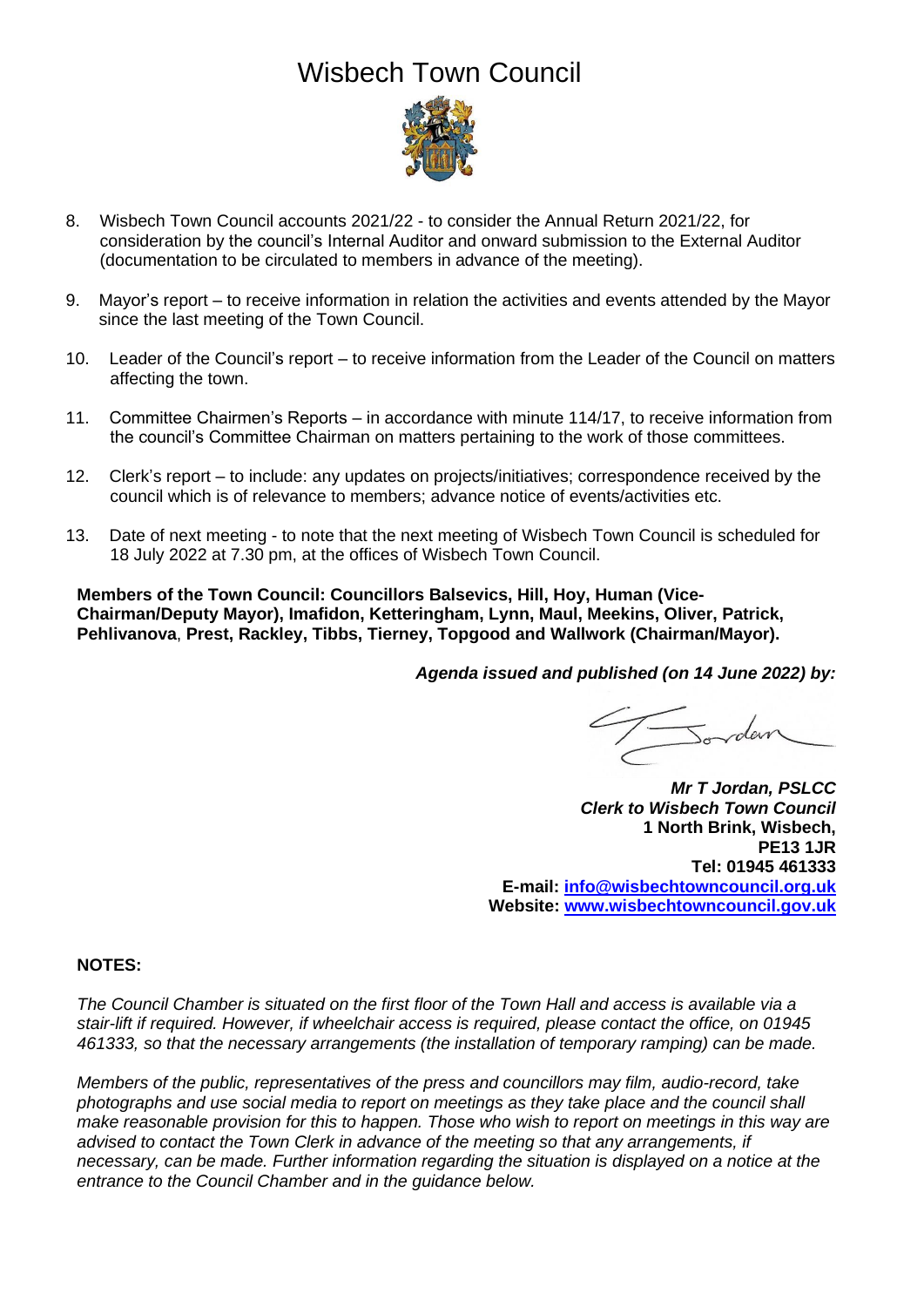

### *Guidance for the public attending Town Council meetings*

### *Open Forum*

*A period not exceeding 15 minutes is made available at the beginning of the meeting, where residents so require, to raise issues relating to matters over which the council has duties, powers or influence.* 

*There is no facility for a dialogue between members of the public and councillors during a meeting of the Town Council. If an issue raised by a member of the public during the Open Forum is the subject of an item on the agenda for the meeting, the comments of the member of the public may be taken into account by the council when discussing that item. If that is not the case, the matter could, if members consider appropriate, be the subject of an item on the agenda for a future meeting.*

*The Open Forum section of the agenda is a not a mechanism for members of the public to make personal attacks upon members of Wisbech Town Council or its staff. Furthermore, if a member of the public is of the opinion that a Wisbech Town Councillor has, through his or her actions, brought the office of councillor into disrepute, the member of the public should refer the complaint to the Monitoring Officer at Fenland District Council; not raise it publicly at a meeting of the Town Council.*

#### *Recording of meetings*

*Members of the public, representatives of the press and councillors may (under the provisions of the Local Government and Accountability Act 2014 and the Openness of Local Government Bodies Regulations 2014) film, audio-record, take photographs and use social media to report on meetings as they take place and the council shall make reasonable provision for this to happen.* 

*The legislation and regulations allow the recording, broadcasting and use of social media to report on council, committee and sub-committee meetings if conducted in a non-disruptive manner during the course of the meeting. Such rights do not extend to the recorded material being used: out of sequence; in a way that misinterprets the proceedings; in a manner that misinterprets the views of those speaking at the meeting.*

*This means that there is a possibility that proceedings at this meeting are being recorded in some way by persons in attendance.*

*The Chairman of the meeting (Town Mayor) has the right to ask any person to leave a meeting or to suspend a meeting if the actions of those in attendance, including councillors, are deemed to be sufficiently disruptive to impede the business of the meeting.*

#### *Disturbance to meetings*

*The council's Standing Orders state that "If a member of the public interrupts the proceedings of any meeting, the Chairman (Town Mayor) may, after warning, order that the person(s) be removed from the meeting and may adjourn the meeting for such period as is necessary to restore order.*